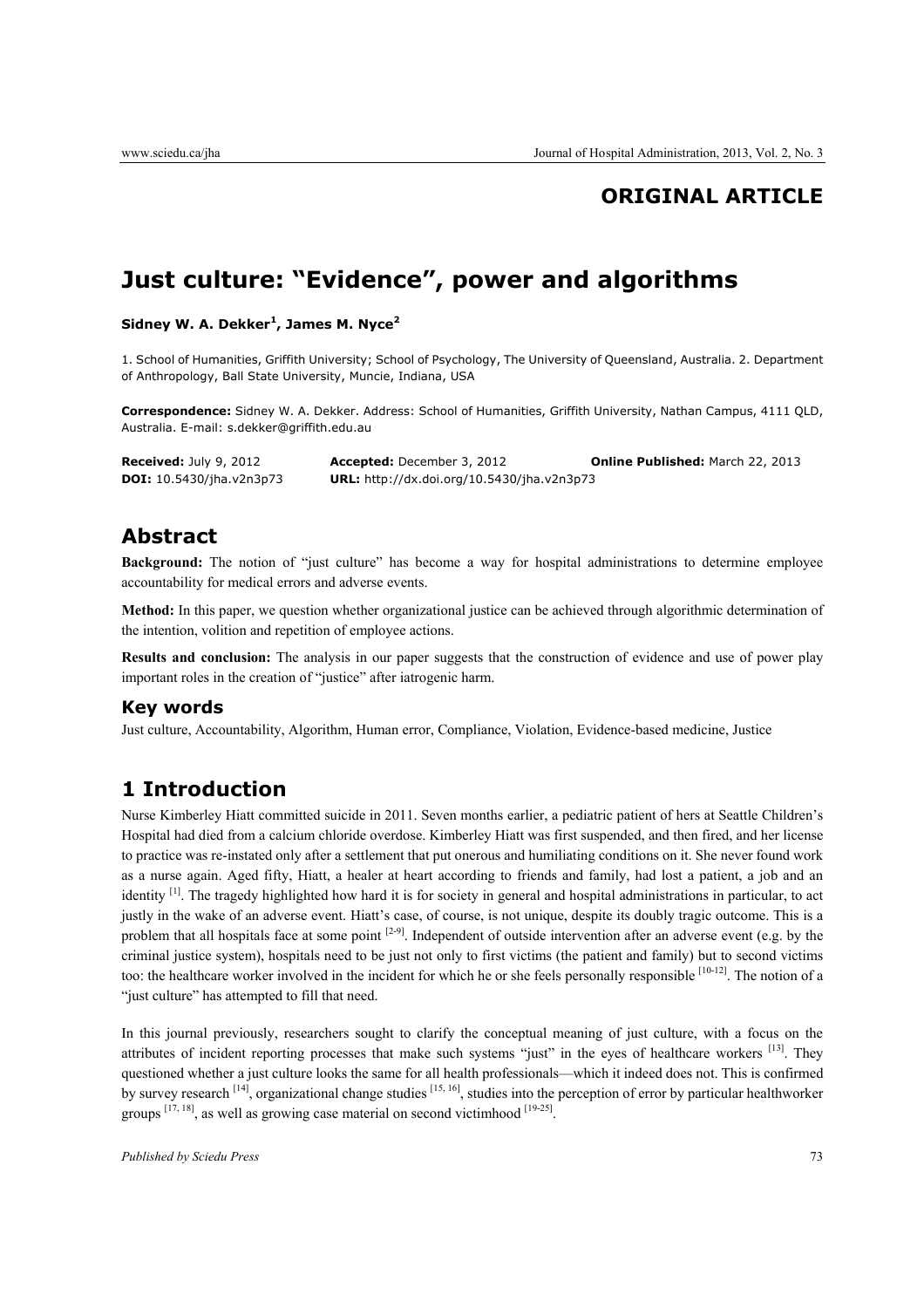Just-culture-by-algorithm, however, reifies the idea that hospital administrations can be led to the univerally "right" or ethical answer by following a set of rules—as for a problem-solving operation—independent of the background and hierarchical location of the healthworker. Such algorithms for "just culture" are currently gaining popularity to determine employee accountability for adverse events <sup>[26]</sup>. They try to answer whether a medical error deserves forgiveness and restoration, or demands retribution and sanction. In this paper we examine the relationship between moral processes in healthcare and modern evidence-based medicine (EBM) to understand both what sustains the belief in a universal approach of a just-culture-by-algorithm, and why it might not work in practice. We affirm how "justice" is linked to one's location in the organization and medical competence hierarchy. We explore whether justice-by-algorithm might be primarily a vehicle for particular parties to guard their interests, and conclude with alternative suggestions for creating a just hospital culture.

### **2 Moral process and evidence-based medicine**

A current just culture "algorithm" recognizes that even competent professionals make mistakes and acknowledges that they too can develop shortcuts, workarounds, routine rule violations, yet declares zero tolerance for reckless behavior. It distinguishes between human error, at-risk behavior, and reckless action—three categories which involve increasing degrees of willfulness and disregard <sup>[26]</sup>. It proposes that occasional, inadvertent errors should lead to reflections on clinical processes and procedures, training or design. At-risk behaviors, seen as conscious choices that trade thoroughness for efficiency, require coaching or different incentive structures, and should not be repeated. Reckless behavior is a conscious disregard of unreasonable risk and should be sanctioned, including possible dismissal.

What underlies this algorithm is a belief that justice arises from a correspondence between these kinds of human action and the organizational responses to it. This is consistent with the ideas of EBM, suggesting that social and moral facts exist likes visible disease symptoms, that these are reasonably unambiguous and easy to discover, and that the objective application of an algorithm to these facts will yield fair and equitable interpretations. Ideologically, EBM elides the social and cultural shaping of "evidence"  $[27, 28]$ , and so does just-culture-by-algorithm. It takes the reality of someone's behavior, as well as the intentions behind it, as unambiguously and objectively available to others—for them to appraise and judge. Evidence can be repeated, independently verified and measured according to standards on which reasonable, informed people can agree.

This belief extends to the human capacity for unbiased and objective observation and analysis [29]. The assessment of a worker's intentions, repetition and volition is a largely self-evident process, as if it were the diagnosis of an illness. The evidence, or "symptoms," from an adverse event, or multiple adverse events, are "diagnosed" —whether the worker suffered from an occasional error or from worse conditions of carelessness or recklessness. The diagnosis emerges from an objective science and results in empirical, quantifiable steps that can be turned into fair and equitable interventions. Incidentally, this program is consistent with still dominant theories of rational choice [30] and regulative management [31]. The environment is seen as a target of rational managerial control, which can be exercised through objective practices of evidence gathering and decision making. Fairness, or justice—like a correct diagnosis—is the logical end-point of applying the appropriate evidence and rationality.

Morally classifying behavior in healthcare predates the idea of a just culture algorithm <sup>[32]</sup> and has relied on positivism and essentialism for a longer time, even if not directly evident from the data. In his 1970's study of surgical trainees, for example, Bosk found that surgeons considered most "technical" errors remediable, and not morally questionable. As with just culture's occasional "human errors," more skills training and practice could solve these mistakes. "Normative" errors were more problematic: they were not role or performance errors but errors of role, errors of self, failures to live up to the moral duty to act responsibly and autonomously. Surgical trainees who continued to make normative errors (which overlaps with the at-risk or reckless behavior categories in terms of the more recent algorithm) were almost always terminated [33].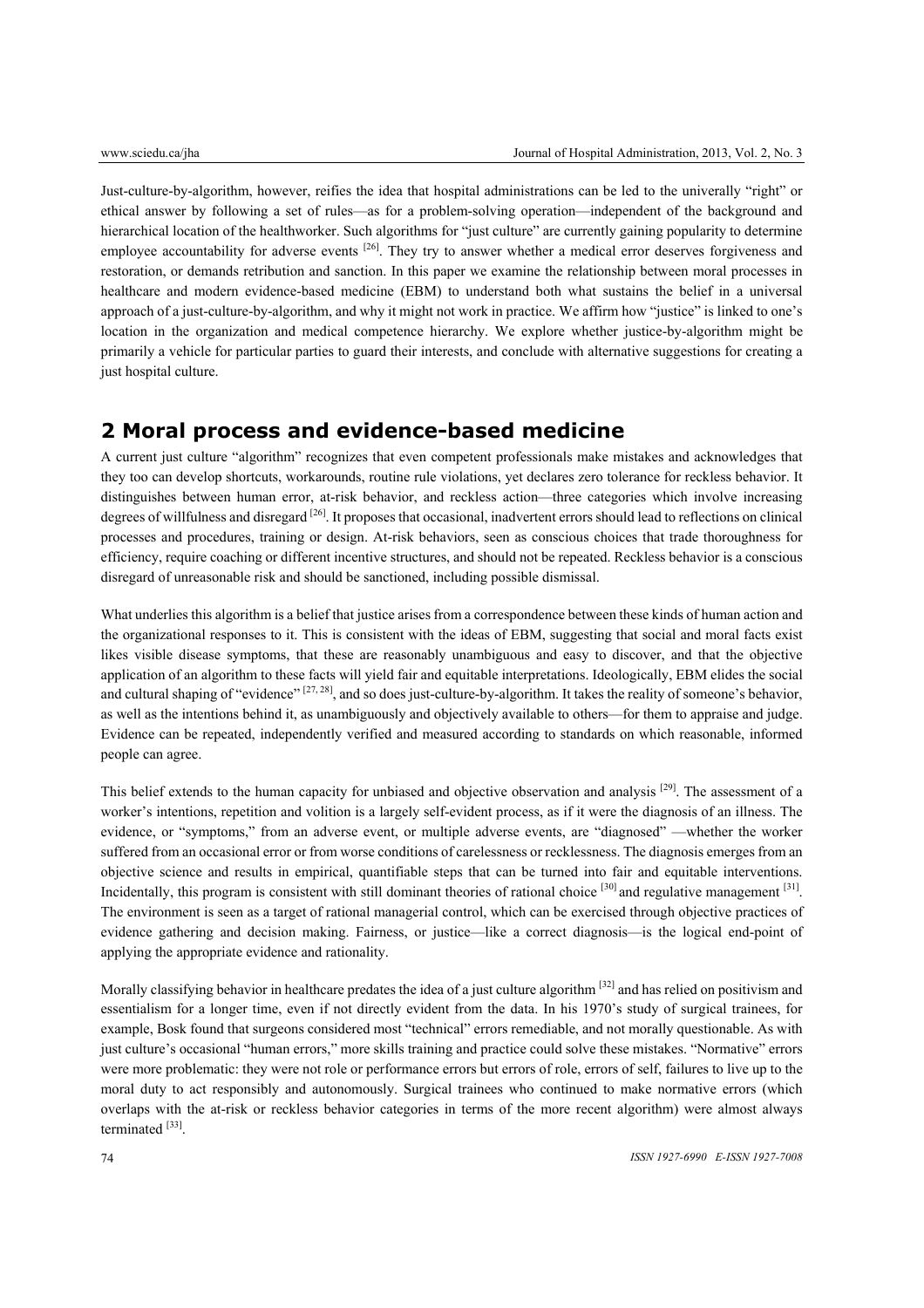Like just-culture-by-algorithm, Bosk finessed the question of how these errors acquire the meanings he ascribed to them [Granted, in a later foreword to his 1979 study, Bosk argued that errors have no essential quality but are constructed through physician interaction and interpretation. When pressed, Bosk had no (analytic) choice but to argue that the meanings he attributed to (and derived from) micro-clinical events emerged from other such events and that they inform subsequent ones]. The current just culture algorithm also sidesteps how its categories of culpability are constructed. Neither Bosk nor the just culture algorithm invoke higher-order structure(s) such as culture, medical competence hierarchy, history or society to account for the emergence of moral judgments within healthcare practice. This leaves the impression that achieving justice is an objective process, easily isolated from clinical or social interpretation. No analysis or critical reflection is necessary because these acts and categories are "what they are". The problem, as flagged by Weiner et al. <sup>[13]</sup>, is that they are not. It depends on where one is located in the organization and medical competence hierarchy, and who gets to say.

# **3 Justice depends**

A recent survey of almost 2,000 healthcare staff across 12 facilities in the US offered empirical validation of Weiner et al.'s critique. Researchers asked about the organization's reporting system and whether people felt safe using it; they inquired about what happens with the reports once they are filed—whether information and feedback is shared around; and they explored whether the organization recognized honest mistakes or engaged in blame and favoritism  $[14]$ . Generally, respondents had moderate views of their hospitals' just cultures, with efforts at reporting and feedback receiving the most positive assessment, yet accountability the worst. The survey confirmed a widespread perception of negative repercussions for reporting and fears of blame for errors that are committed [20, 21, 34].

More specifically, the survey revealed how different employee groups rate their hospital's just culture differently. Non-clinical staff rated the justice of their culture less favorably than physicians, but still better than nurses rated it [14]. Physicians overall had the most positive views of their hospitals' reporting, feedback and accountability mechanisms. Non-clinical and nursing staff had considerably less positive views, driven by concerns about how their organizations apportion blame and denies them a voice. There is a sustained belief that disciplinary action gets adjusted on the basis of who makes the error. There are differences in department and specialty too: in acute care (intensive care, surgery and emergency departments) everybody except physicians held a negative view of their organization's just culture. Von Thaden's research, like Weiner's, showed that "justice" is adjusted according to where the person receiving justice is located in the organization and in the medical competence hierarchy. What is seen as a just response to an adverse event by one group was likely to be seen as unjust by all other groups in a hospital. The most powerful group (doctors) was most likely to see responses as just.

The study confirms that evidence on intention, volition and repetition cannot readily speak for itself. The meaning attributed to evidence emerges from other orders of significance altogether [29]. To ascertain both truth and culpability is not just a matter of looking at an adverse event and then knowing (applying) what moral consequence these acts have. Of course, making sense of an adverse event (and, deciding which acts represent morally objectionable behavior) involves issues of power because different views of reality and their vested interests both reflect and generate struggles for dominance  $[31]$ . A conclusion of wrongdoing could owe more to a hospital's risk manager's fears (of liability, loss of reputation or political influence) or it could say a lot about how and why a particular manager is held accountable.

It is unlikely that the application of a just culture algorithm would be capable of erasing this. It is in fact more plausible that just-culture-by-algorithm amplifies and legitimates it. Consultancy on just culture in hospitals has been seen as as a way to restore management control over staff performance after the rise of emancipatory practices (and policies) that tended to blame the system, not the worker, for failures and adverse performance outcomes [35-37]. The just culture algorithm invokes the idea of justice, emancipation, fairness. Yet it risks becoming one more rhetoric or metric by which dominant groups can judge others. In an early Platonic dialogue, Sophists challenged Socrates by arguing that there is no point in members

*Published by Sciedu Press* 75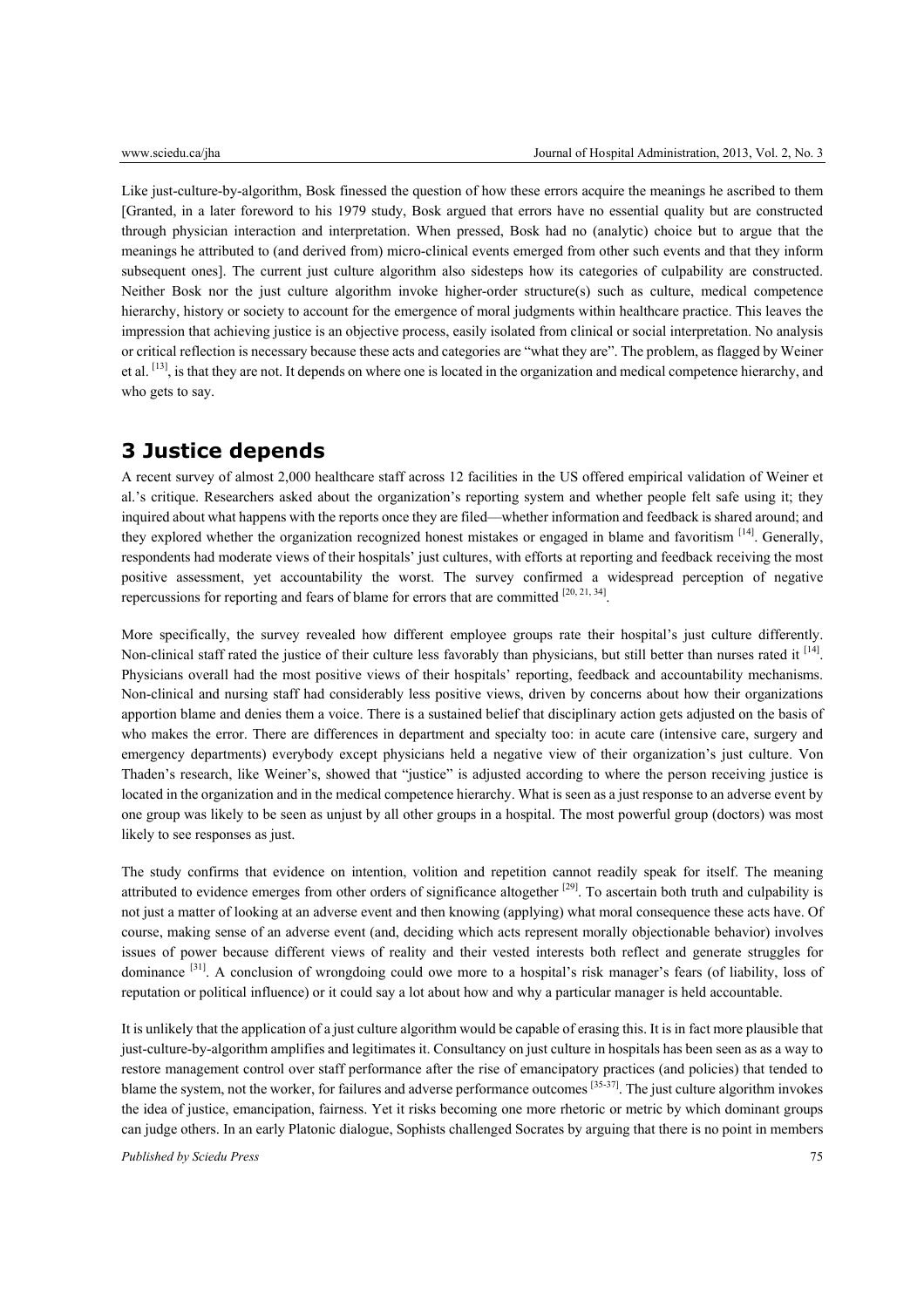of society being just. Sophists rejected the idea that there is something absolutely good in being just. People get what they want by being unjust, not by being just. They just have to sell it as "justice" to the rest—if they have the resources to do so. With respect to the just culture algorithm, few questions have been asked about the considerable resources elites have to co-opt or derail rational, fair initiatives that attempt to empower and provide justice to all.

Yet its "covert" essentialism may precisely be what makes its categories and arguments seem reasonable. They reflect and emerge more from common sense than social-scientific or ethical analysis. Its moral categorizations (and the implicit assumptions about how classification is achieved) strongly reflects folk sociology or a kind of nineteenth-century social science, now mainly repudiated, which holds that the social order is made up of "facts" that exist in the world and that this is self-evident. The just culture algorithm represents, more than anything else, lay ontology and epistemology. It is not clear what ontological status is attributed to the various categories of error and their factual basis. The algorithm reflects common sense and the confidence that both social and moral facts exist and are reasonably easy to discover. This can easily lead to a misplaced concreteness or universalism. The algorithm's blend of positivism and strong pragmatism is easily recognizable in evidence-based healthcare, reflecting the stance much of biomedicine takes on both epistemology and ontology. The result is that the algorithm's argument and categories have become "science" as well as rhetoric and instrument by which to judge the work (and the intentions) of others. And all this is (like Bosk's book Forgive and Remember) done to bring some "fairness" into an arena where previously there has been so little.

### **4 Conclusion**

The generation of justice-by-algorithm offers the illusion that healthcare practices reflect (and are driven by) objectivity, evidence and utility. The result is that justice becomes just one more "thing" in a busy clinic or health care institution to be ranked and categorized. This seems to underlie much of the just culture movement's agenda. What is not widely acknowledged is that the algorithms that have emerged, the ones that control the process by which evidence appears and is weighted, are biased and slanted by a larger social matrix that encompasses hospital risk management, lawyers, quality control, the pharmaceutical industry, departmental managers and physicians. This web of influence and ideology benefits from portraying the achievement of justice-by-algorithm in healthcare as rationality and science. But what is represented as natural, objective, rational and common sense, is often anything but. As in Socrates' nightmare scenario, power and the knowledge of "the right thing to do" (ostensibly change, counsel, coach and not punish) often become aligned in ways that can mask the routine production of injustice. That power wins out in almost any social project, no matter how well-intentioned, is hardly a Socratic victory. Unless these issues are put firmly on the table, the just culture movement runs the risk of collusion and cooptation. The result could be that its algorithms and agendas will in the end do nothing more than legitimize and perpetuate Foucault's "natural order of things" where injustice is often legitimatized and justice forgotten.

#### **Conflicts of interest**

The authors declare that they have no conflicts of interest.

# **References**

- [1] Ostrom, C.M., Nurse's suicide follows tragedy, in The Seattle Times 2011, The Seattle Times Company: Seattle, WA.
- [2] Aiken, L.H., et al., Hospital nurse staffing and patient mortality, nurse burnout, and job dissatisfaction. JAMA. 2002; 288(16): 1987-93. PMid:12387650 http://dx.doi.org/10.1001/jama.288.16.1987
- [3] Churchman, J.J. and C. Doherty, Nurses' views on challenging doctors' practice in an acute hospital. Nursing Standard. 2010; 24(40): 42-47. PMid:20578638
- [4] Collins, S.E., Criminalization of negligence in nursing: A new trend? The Florida Nurse. Florida Nurses Association. 2007; 28. PMid:17822214
- [5] Elbow, S., St. Mary's nurse is charged with neglect: medication error led to teen's death, in The Capital Times 2006: Madison, WI.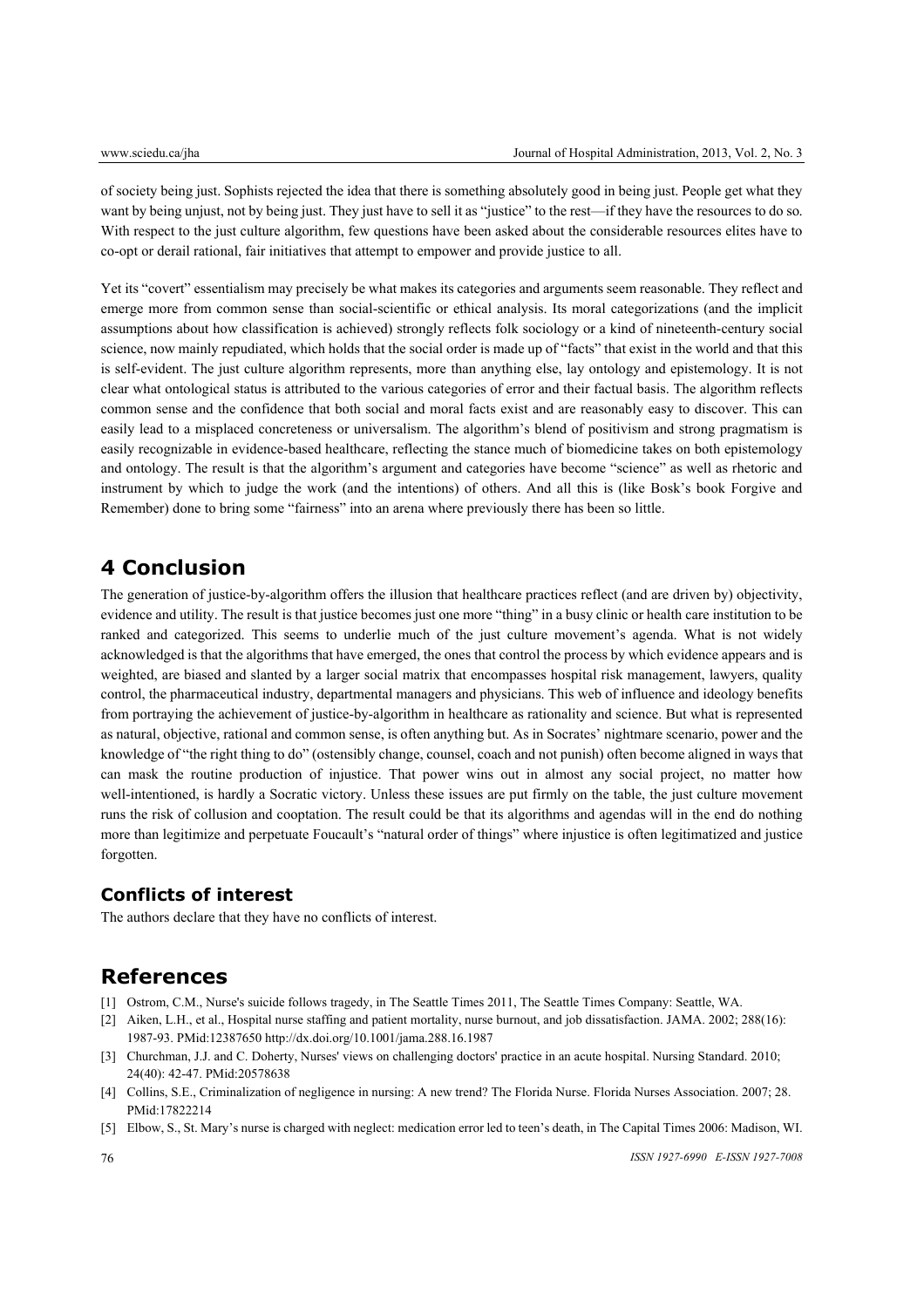- [6] Newland, J., Medical errors snare more than one victim. The Nurse Practitioner. 2011; 9: 1.
- [7] Sack, K., Threat of prison for nurse for reporting a doctor, in The Seattle Times2010, The Seattle Times: Seattle.
- [8] Velo Giampaolo, P. and P. Minuz, Medication errors: Prescribing faults and prescription errors. British Journal of Clinical Pharmacology. 2009; 67(6): 624-628. PMid:19594530 http://dx.doi.org/10.1111/j.1365-2125.2009.03425.x
- [9] Wade, A., Drug death: Nurse stood down, in New Zealand Herald: Auckland. 2011; 1.
- [10] Wu, A.W., Medical error: The second victim. British Medical Journal. 2000; 320(7237): 726-728. PMid:10720336 http://dx.doi.org/10.1136/bmj.320.7237.726
- [11] Scott, S.D., et al., The natural history of recovery for the healthcare provider ''second victim'' after adverse patient events. Quality Safety Health Care. 2009; 18: 325-330. PMid:19812092 http://dx.doi.org/10.1136/qshc.2009.032870
- [12] Rassin, M., T. Kanti, and D. Silner, Chronology of medication errors by nurses: Accumulation of stresses and PTSD symptoms. Issues in Mental Health Nursing. 2005; 26: 873-886. PMid:16203641 http://dx.doi.org/10.1080/01612840500184566
- [13] Weiner, B.J., C. Hobgood, and M.A. Lewis, The meaning of justice in safety incident reporting. Social Science & Medicine. 2008; 66: 403-413. PMid:17949876 http://dx.doi.org/10.1016/j.socscimed.2007.08.013
- [14] Thaden, T., et al. The perception of just culture across disciplines in healthcare. Human Factors and Ergonomics Society 50th Annual meeting. 2006. San Francisco: HFES.
- [15] Dekker, S.W.A. and T.B. Hugh, Balancing "No Blame" with Accountability in Patient Safety. New England Journal of Medicine. 2010; 362(3): 275. PMid:20089985 http://dx.doi.org/10.1056/NEJMc0910312
- [16] Dekker, S.W.A. and T. Laursen, from punitive action to confidential reporting: A longitudinal study of organizational learning. Patient Safety & Quality Healthcare. 2007; 5: 50-56.
- [17] Osborne, J., K. Blais, and J.S. Hayes, Nurses' perceptions: When is it a medication error? JONA. 1999; 29(4): 33-38. http://dx.doi.org/10.1097/00005110-199904000-00011
- [18] Rowe, M., Doctors' responses to medical errors. Critical Reviews in Oncology/Hematology. 2004; 52: 147-163. PMid:15582783 http://dx.doi.org/10.1016/j.critrevonc.2004.06.003
- [19] Dekker, S.W.A., Just Culture: Balancing safety and accountability (Second Ed.) Farnham, UK: Ashgate Publishing Co. 2012.
- [20] Moran, D., I was treated like a criminal after a harmless drug error, in Nursing Standard. 2008; 33.
- [21] Christensen, J.F., W. Levinson, and P.M. Dunn, The heart of darkness: The impact of perceived mistakes on physicians. Journal of General Internal Medicine. 1992; 7: 424-431. PMid:1506949 http://dx.doi.org/10.1007/BF02599161
- [22] Serembus, J.F., Z.R. Wolf, and N. Youngblood, Consequences of fatal medication errors for healthcare providers: A secondary analysis study. MedSurg Nursing. 2001; 10(4): 193-201.
- [23] Waterman, A.D., et al., The emotional impact of medical errors on practicing physicians in the United States and Canada. The Joint Commission Journal on Quality and Patient Safety. 2007; 33(8): 467-476. PMid:17724943
- [24] Wolf, Z.R., Medication errors: The nursing experience1994, Albany, NY: Delmar.
- [25] Delbanco, T. and S.K. Bell, Guilty, afraid, and alone: Struggling with medical error. N Engl J Med. 2007; 357(17): 1682-1683. PMid:17960011 http://dx.doi.org/10.1056/NEJMp078104
- [26] Marx, D., Patient safety and the ''just culture'': a primer for health care executives 2001, New York: Columbia University.
- [27] De Vries, R. and T. Lemmens, The social and cultural shaping of medical evidence: Case studies from pharmaceutical research and obstetrics Social Science & Medicine. 2006; 62(11): 2694-2706. PMid:16376471 http://dx.doi.org/10.1016/j.socscimed.2005.11.026
- [28] Holmes, D., et al., Nursing best practice guidelines: Reflecting on the obscene rise of the void. Journal of Nursing Management. 2008; 16: 394-403. PMid:18405255 http://dx.doi.org/10.1111/j.1365-2834.2008.00858.x
- [29] Murray, S.J., D. Holmes, and G. Rail, On the constitution and status of 'evidence' in the health sciences. Journal of Research in Nursing. 2008; 13(4): 272-280. http://dx.doi.org/10.1177/1744987108093529
- [30] Page, S.E., Uncertainty, difficulty and complexity. Journal of Theoretical Politics. 2008; 20(2): 115-149. http://dx.doi.org/10.1177/0951629807085815
- [31] Gephart, R.P., Making sense of organizationally based environmental disasters. Journal of Management. 1984; 10: 205-225. http://dx.doi.org/10.1177/014920638401000205
- [32] DeVille, K., God, science, and history: The cultural origins of medical error, in Accountability: Patient safety and policy reform, V.A. Sharpe. Georgetown University Press: Washington, DC. 2004; 143-158.
- [33] Bosk, C., Forgive and remember: Managing medical failure 2003, Chicago, IL: University of Chicago Press. http://dx.doi.org/10.7208/chicago/9780226924687.001.0001
- [34] Leape, L.L., Error in medicine. JAMA. 1994; 272(23): 1851-1857. PMid:7503827 http://dx.doi.org/10.1001/jama.1994.03520230061039
- [35] Reason, J.T., Managing the risks of organizational accidents, Aldershot, UK: Ashgate Publishing Co. 1997; xvii: 252 p.

*Published by Sciedu Press* 77